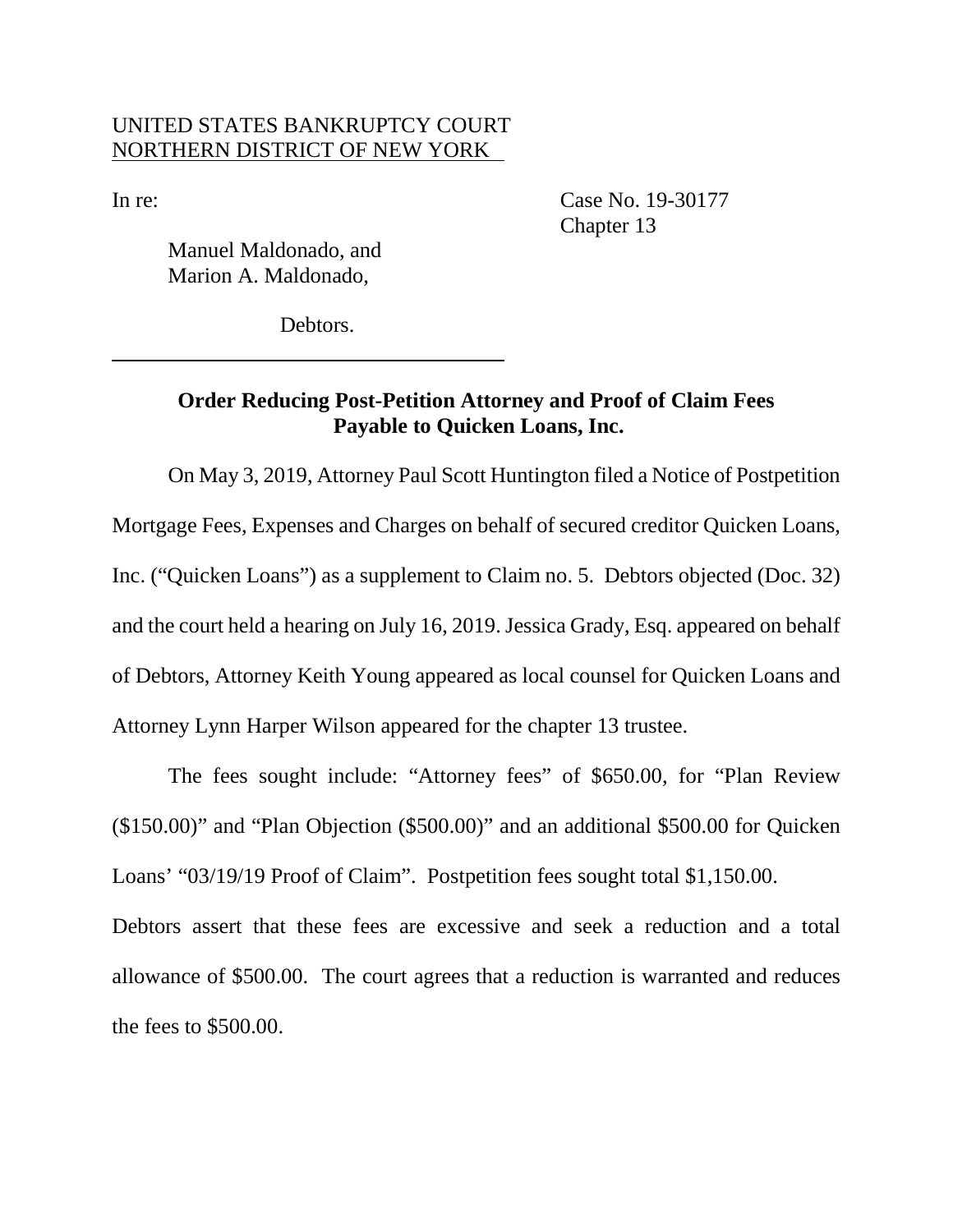Debtors filed this case on February 20, 2019 and on the same date filed their chapter 13 plan. *See* Doc. 2. The plan lists pre-petition arrears owing on Quicken Loans' secured claim of \$9,500.00 and ongoing monthly installment payments of \$1,129.00*.* As standardized in this District's Chapter 13 Local Form Plan, the plan includes the following specific language:

Unless otherwise ordered by the court, the amounts listed on a proof of claim filed before the filing deadline under Fed R. Bankr. P. 3002(c) control over any contrary amounts listed below as to the current installment payment and arrearage.

Part 3, Sec. 3.1 Doc. 2. Quicken Loans timely filed their proof of claim on March 19, 2019. It states the monthly installment at \$12.98 more than as stated in Debtor's plan (\$1,141.98) and prepetition arrears at \$422.78 more (\$9,922.78). Pursuant to the plan terms, the amounts stated in the proof of claim trumped the amounts stated by the Debtors in their proposed plan. Accordingly, by March 19, 2019, Quicken Loans had taken all the steps required to protect its secured position.<sup>1</sup> Quicken Loans then proceeded to file an objection to the plan on April 11, 2019, which served only to reiterate the amounts contained in its proof of claim: \$1,141.98 as the ongoing monthly installments and arrears of \$9,922.78. Doc. 22.

A mortgage holder is entitled to seek reasonable post-petition fees, expenses and charges incurred in connection with a claim. *See e.g., In re Conde-Dedonato*,

<sup>&</sup>lt;sup>1</sup> Quicken Loans did subsequently amend its claim on May 6, 2019, to increase the total amount of its claim, which was still deemed timely filed, as it related back to its March 19 initial filing.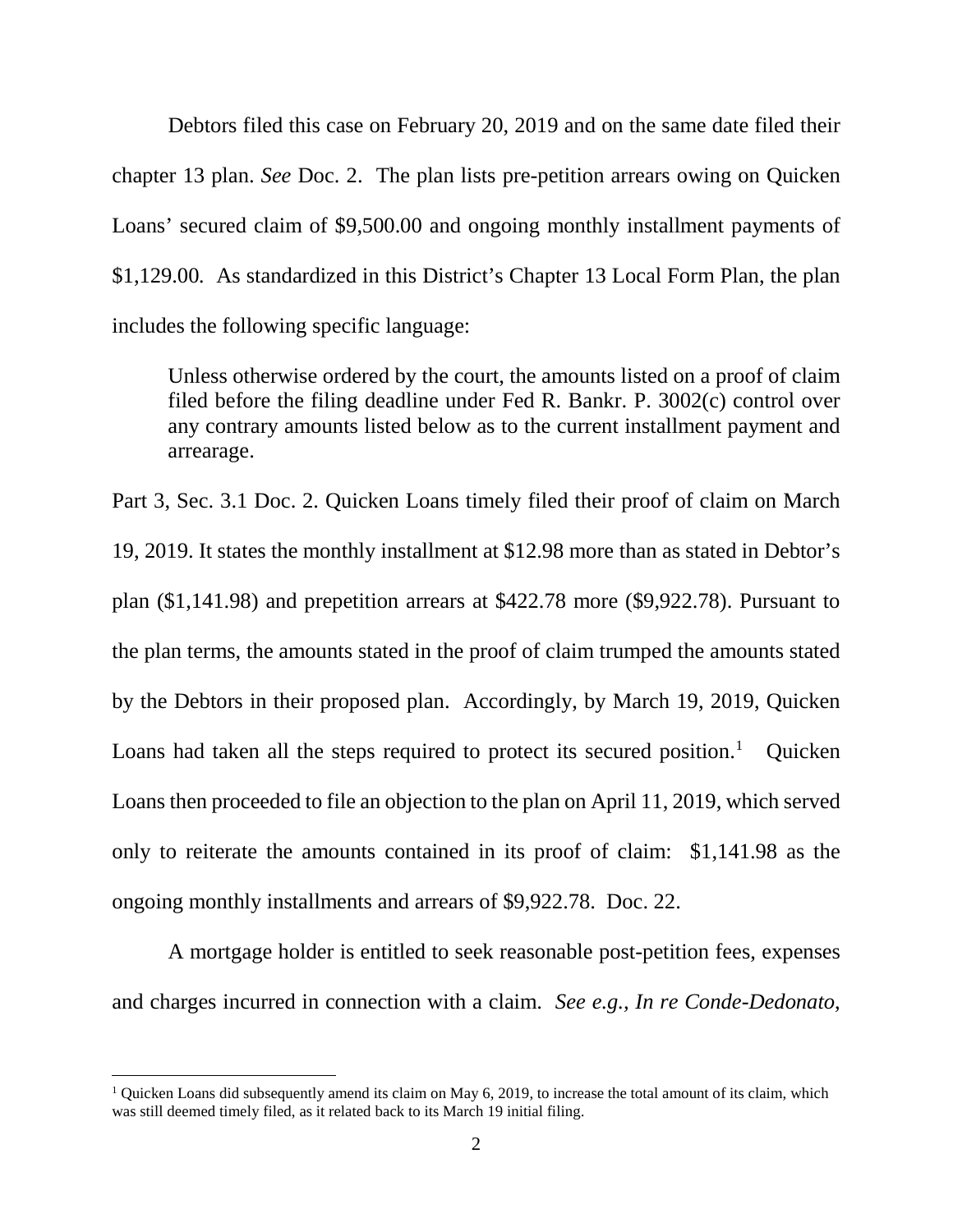391 B.R. 247, 251-52 (Bankr. E.D.N.Y. 2008) (citing 11 U.S.C. § 506(a)); *see also*  Fed. R. Bankr. P. 3002.1. Debtors do not contest Quicken Loans' entitlement to fees. Debtors do, however, challenge the reasonableness of the fees charged. *See*  Doc. 32. The court finds the fee of \$150.00 for plan review reasonable<sup>2</sup> but the \$500.00 fee for filing the proof of claim excessive, as has been found by other courts. *See e.g. In re Winston*, 416 B.R. 32, 44 (Bankr. N.D.N.Y. 2009) (holding that \$150.00 for plan review and \$150.00 for preparing the proof of claim related to a mortgage were reasonable); *see also In re Mandeville* 596 B.R. 750, 766 (Bankr. N.D. Ala. 2019) (holding that \$300.00 related to a mortgage proof of claim was reasonable, and disallowing any fees above that amount); *In re Polly*, No. 15- 31834(1)(13), 2016 WL 3004439, at \*2 (Bankr. W.D. Ky. May 17, 2016) (holding that a fee of \$650.00 for filing a proof of claim was excessive, and reducing the amount to \$200.00); *In re Conde-Dedonato*, 391 B.R. at 251-52 (holding that \$200.00 for plan review and \$150.00 for preparing the proof of claim related to a mortgage were reasonable).

As noted at the hearing, proofs of claim similar to the claim here are typically prepared by clients, with the attorney subsequently reviewing and filing the claim. *See e.g. In re Obasi*, No. 10-10494 SHL, 2011 WL 6336153, at \*7 (Bankr. S.D.N.Y.

<sup>&</sup>lt;sup>2</sup> In doing so, however, the court questions the quality of services relating to plan review in the instant case as the essential plan provision relating to the treatment of secured claims vis-à-vis timely-filed proofs of claim was missed entirely or overlooked.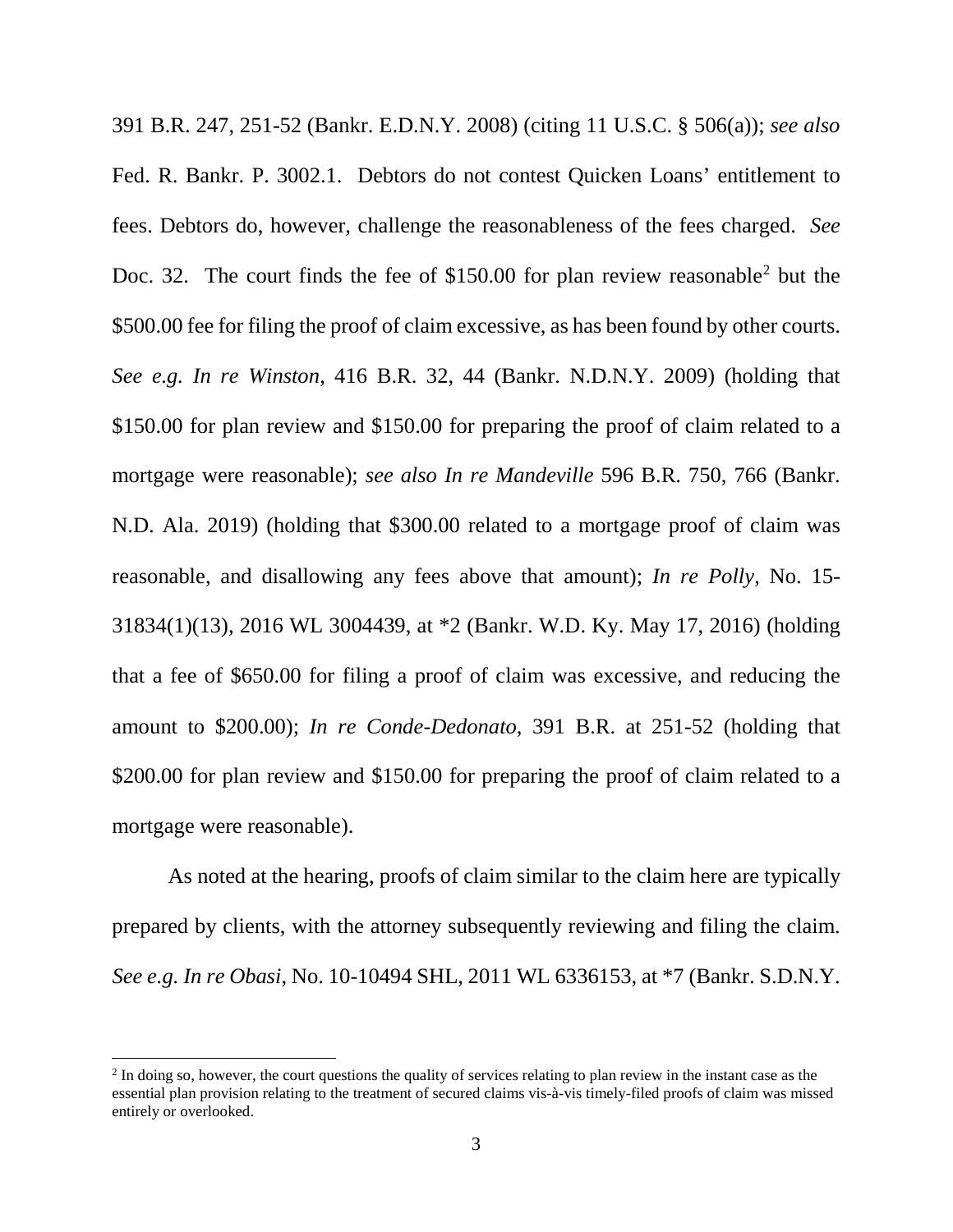Dec. 19, 2011) (explaining that mortgage proofs of claim are typically completed and signed by clients in preparation for review by an attorney). To the extent that filing a proof of claim calls for administrative work, these tasks could be completed by a non-attorney. *See e.g. In re Polly*, No. 15-31834(1)(13), 2016 WL 3004439, at \*2 (Bankr. W.D. Ky. May 17, 2016) ("The Court agrees with Debtors that much of the work detailed is administrative work..."). Based on this review, the court affirms the fee of \$150.00 for plan review but reduces the \$500.00 fee for the proof of claim to \$200.00.

The court also finds the \$500.00 fee charged for filing the objection to the plan unreasonable in this instance as it was completely unnecessary. As noted above, the language of the standard plan adopted by this District specifies that the amounts stated in a secured creditor's timely-filed proof of claim control over the terms proposed in the plan, absent further court order.3 *See* Chapter 13 Local Form Plan, Section 3.1; Local Bankruptcy Rules of the Northern District of New York ("LBR" or the "local rules") Appendix VI; LBR 3015-1. This language was clearly stated in Debtors' chapter 13 plan. *See* Doc. 2. Attorney Grady took no issue with the amounts listed in Quicken Loans' proof of claim and stated her acceptance of its numbers at the hearing. Quicken Loans' position would have been recognized

<sup>&</sup>lt;sup>3</sup> Such an order would follow after a hearing on an objection to claim, of which the secured creditor would have due notice.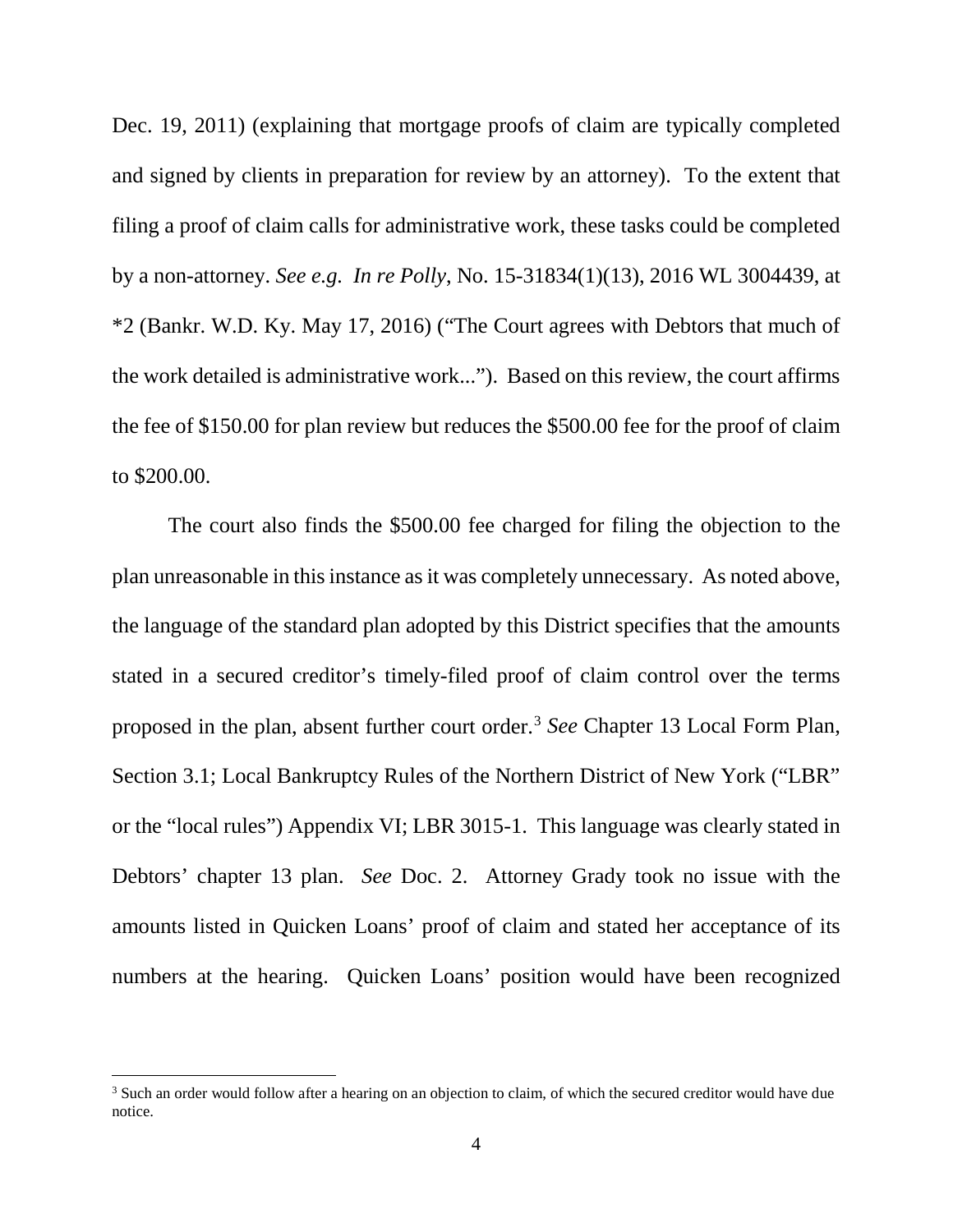simply by virtue of its timely-filed proof of claim. Counsel for the creditor is, of course, at liberty to proceed to file an objection to confirmation and may have done so at the client's direction. Absent the necessity for doing so, however, the court will not recognize as reasonable shifting the costs and charging the Debtors \$500.00.

The court recently found \$500.00 to be a reasonable fee for reviewing a chapter 13 plan, filing a mortgage proof of claim and objecting to the plan. *See In re Gettler*, Case No. 18-30818, Doc. 29 (reducing post-petition fees of \$1,400.00 sought to be charged−\$650.00 for filing a proof of claim, \$250.00 for reviewing the plan and \$500.00 for filing an objection to the plan−to \$500.00). There is nothing in this case to warrant higher fees. The court awards \$150.00 for filing the objection. In addition to the \$150.00 for plan review and \$200.00 for filing the proof of claim, Quicken Loans is allowed total post-petition fees of \$500.00.

In response to Debtor's objection, Quicken Loans cites the Fannie Mae Allowable Bankruptcy Attorney Fees (the "Fannie Mae Guidelines" or "Guidelines") which specify \$650.00 as a reasonable fee for combined "proof of claim preparation" and "plan review" in a chapter 13 case. *See* Doc. 38, Exhibit A. Generally, courts are not bound by attorneys' flat fee structured arrangements. *See, e.g., In re Okafor*, 595 B.R. 903, 909 (Bankr. W.D. Mo. 2018) (holding that a flat fee of \$900.00 for filing a proof of claim and reviewing a plan was excessive− "These fees were likely flat fee amounts but the Court is not bound by an attorney's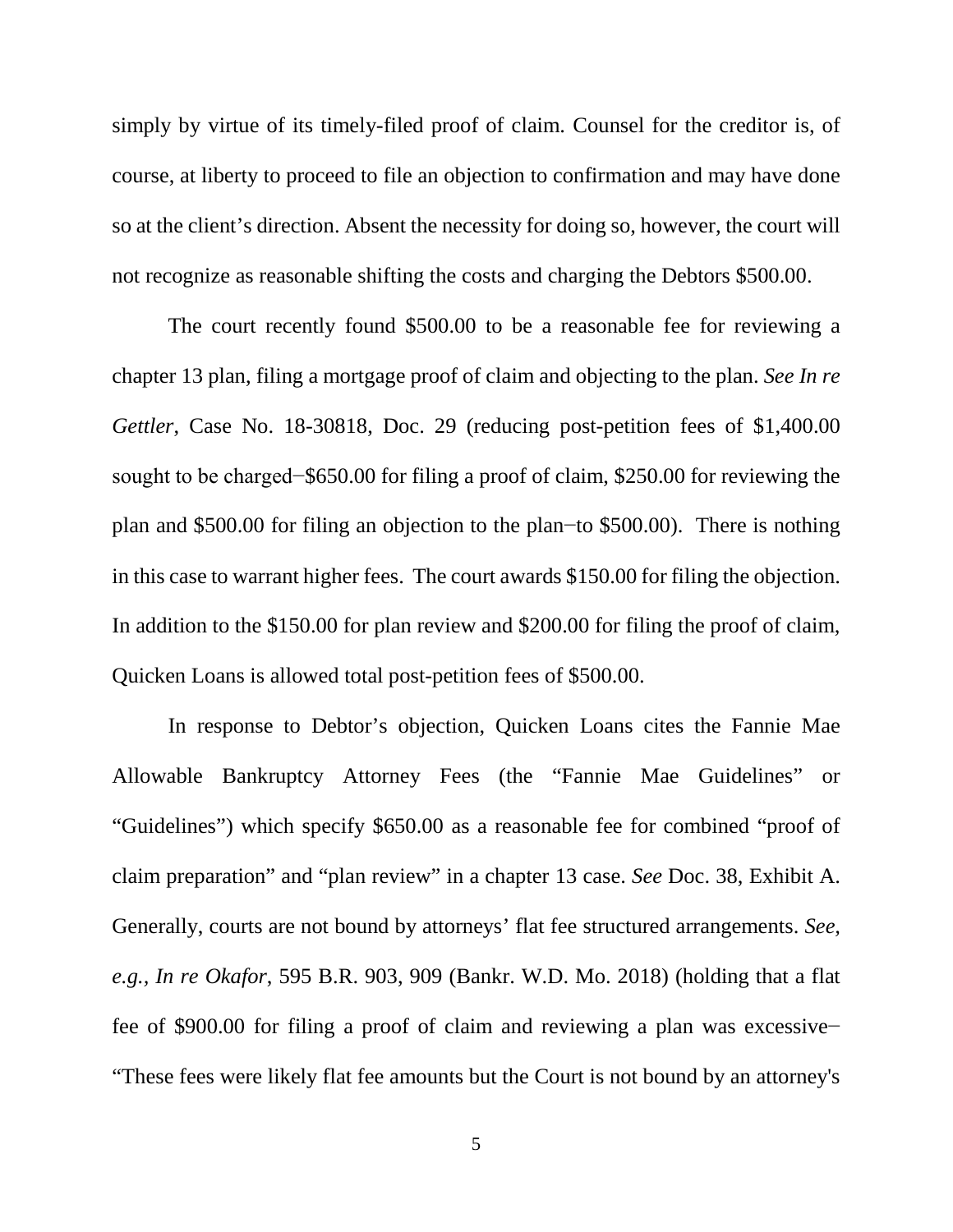flat fees."). The Fannie Mae Guidelines, although not controlling, may be "Instructional" as to what may be considered reasonable. *See In re Palmer,* 386 B.R. 875, 878 (Bankr. N.D. Fl 2008). They cannot be considered dispositive, however, and the underlying facts must be viewed on a case-by-case basis. Furthermore, the Fannie Mae Guidelines state that the listed fee amounts are the *maximum allowable limits*. At best, absent extenuating circumstances, the Guidelines provide a ceiling beyond which counsel should not charge. Quicken Loans relied solely on the Fannie Mae Guidelines in its responsive pleading and offered no further explanation nor support for its position such as time entries or attorney hourly rates. *See* Doc. 38.

The court discourages overzealous litigation practice. Quicken Loans' plan objection could easily have been resolved with a telephone call to Attorney Grady or a discussion with local counsel familiar with the District's Local Bankruptcy Rules which inform local court practice. The court takes judicial notice of Quicken Loans' national presence and geographical breadth and the fact that Quicken Loans must appear in numerous bankruptcy court jurisdictions across the country. The court stresses the importance for parties appearing before this court to become familiar with local rules and customs. *See*, e.g., *In re Starbrite Properties Corp.,* No. 11-40758 CEC, 2012 WL 2050745, at \*9 (Bankr. E.D.N.Y. June 5, 2012) ("attorneys are required to become familiar with the Rules before they may be admitted to practice in this District."); *In re Lyman*, 254 B.R. 517, 520 (Bankr. D.